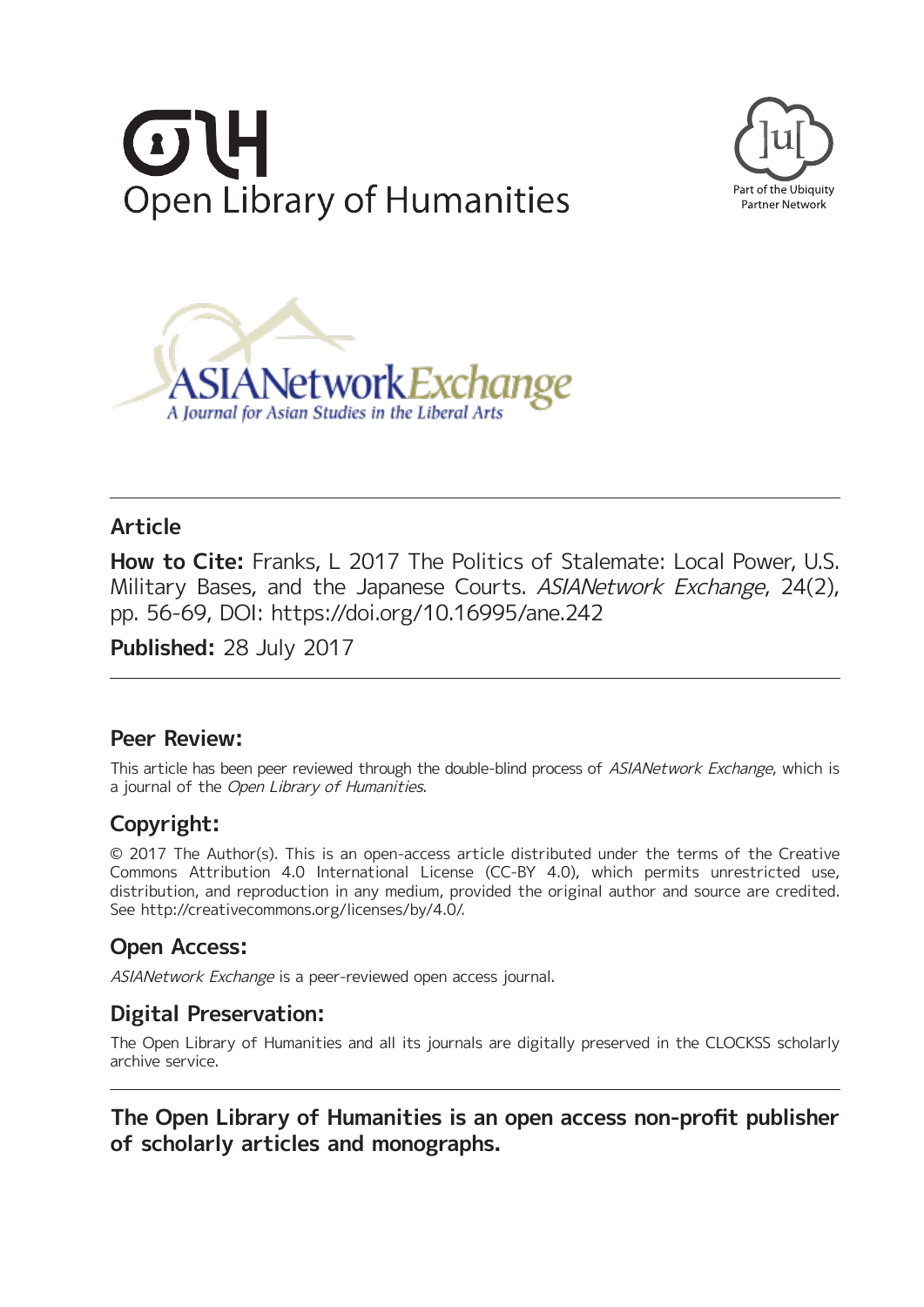

Luke Franks 'The Politics of Stalemate: Local Power, U.S. Military Bases, and the Japanese Courts' (2017) 24(2), pp. 56–69 ASIANetwork Exchange, DOI: <https://doi.org/10.16995/ane.242>

# **ARTICLE** The Politics of Stalemate: Local Power, U.S. Military Bases, and the Japanese **Courts**

Luke Franks North Central College, US [lafranks@noctrl.edu](mailto:lafranks@noctrl.edu)

The continued controversy over the presence of American bases in Okinawa has once again raised the question of whether the issue will ultimately be resolved by the Japanese courts. An examination of the history surrounding the judiciary's involvement in previous base-related disputes in mainland Japan suggests that the court is itself deeply conflicted over its proper role in mediating these cases, leading to continued uncertainty over the ultimate legal status of the U.S. military presence. Unwilling to take a strong position in support of either the state or of increasingly active local officials, the court's rulings have repeatedly given way to stalemate, which has ultimately benefitted local opponents to the bases. Local politicians such as mayors and prefectural governors have successfully used anti-base rhetoric to their advantage, promoting local resistance as legitimate expressions of Japan's postwar democratic ideals, and local and national identities of peace.

**Keywords:** Japan; Okinawa; U.S. Military Bases; Protest; Prefectural Governors; Law; Judiciary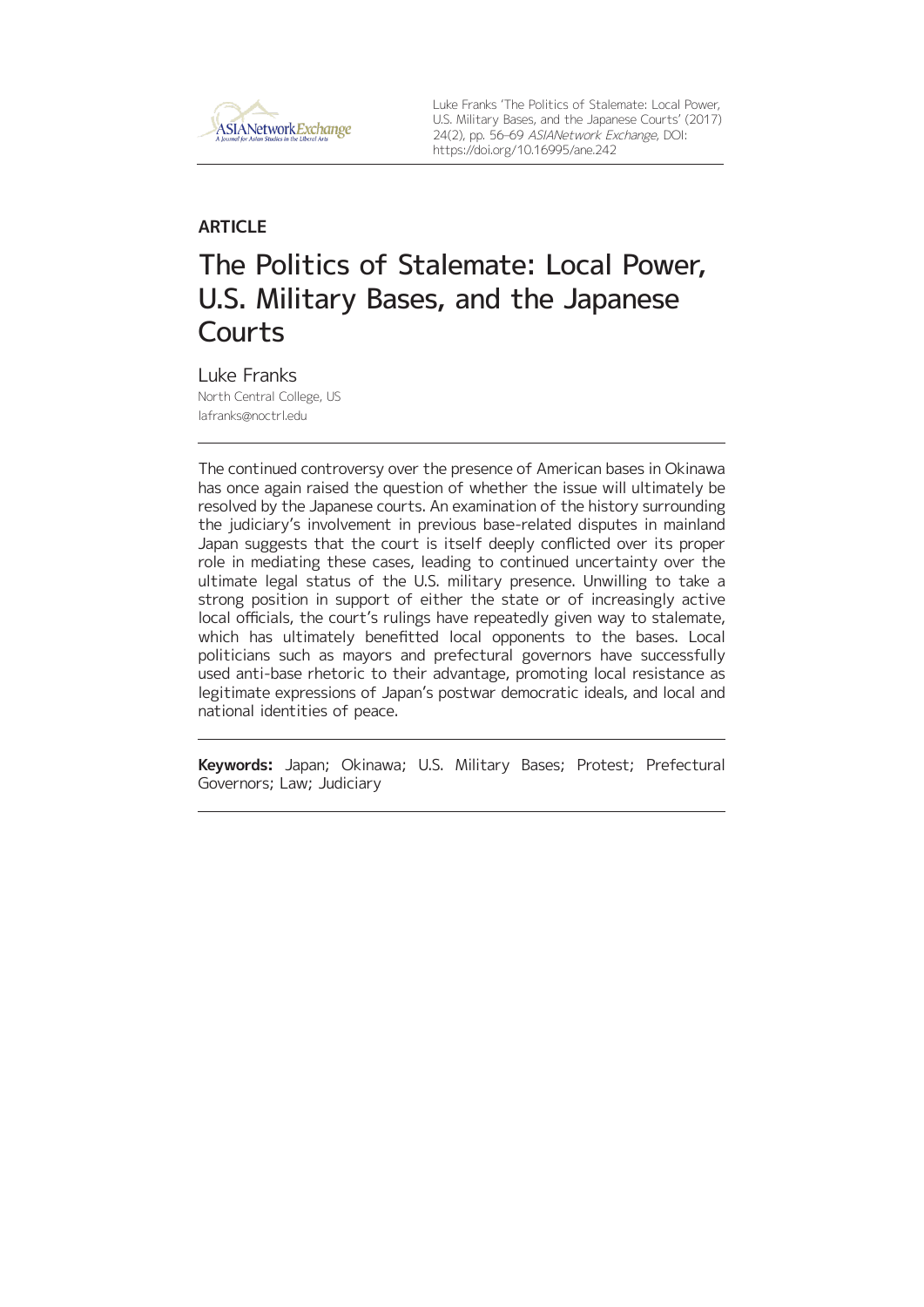### **Introduction**

The suspected murder in May 2016 of an Okinawan woman by a former U.S. Marine, and the election in November 2014 of Onaga Takeshi as Governor of Japan's Okinawa prefecture has once again elevated the issue of the U.S. military in the Ryukyu islands, and raised several pressing questions about the legal standing of the military bases, as well as the powers of governors and other local officials in the process of sanctioning their presence. Onaga, who campaigned as a strong opponent of continued U.S. military presence in Okinawa, has consistently resisted long-standing efforts by Tokyo to build an off-shore heliport at Henoko, in northern Okinawa, to replace Futenma Air Base, and he recently took the dramatic step of formally revoking prefectural permission for landfill work necessary to the new base's construction. Despite these moves at the local level, the central government has declared its intention to move ahead with the project, rejecting the legitimacy of Onaga's actions and appealing the matter to the courts.

Administrative and court rulings have typically deferred to central government interpretations of Japan's national security interests, and have generally recognized the validity of central government uses of administrative appeal law and mandamus proceedings to support its positions (Marumo 2009, Okumura 1998, and Sugihara 1999). This was the case with most recent rulings, as Japan's Supreme Court ultimately ruled in favor of the central government's plans for base construction in December 2016. Given what seems to be the dominant legal position of the state, why are observers predicting a legal "quagmire" and a continuation of the stalemate over the base relocation that has now lasted nearly 20 years? (Harner 2015) Despite the image of the Japanese judiciary as a reliable supporter of the national government, the language of the court's decisions suggests some ambivalence about the fairness of government policy even as it upholds its legal validity. The courts have historically been unpredictable in their responses to base controversies, and the risks for both sides in litigating these disputes may be one reason why there has been a general preference for seeking to resolve the issues through political negotiations rather than in court. Governor Onaga suggested as much in the prefecture's response to the court's ruling, promising a protracted legal battle; Onaga was, he said, "convinced that the construction of a new base will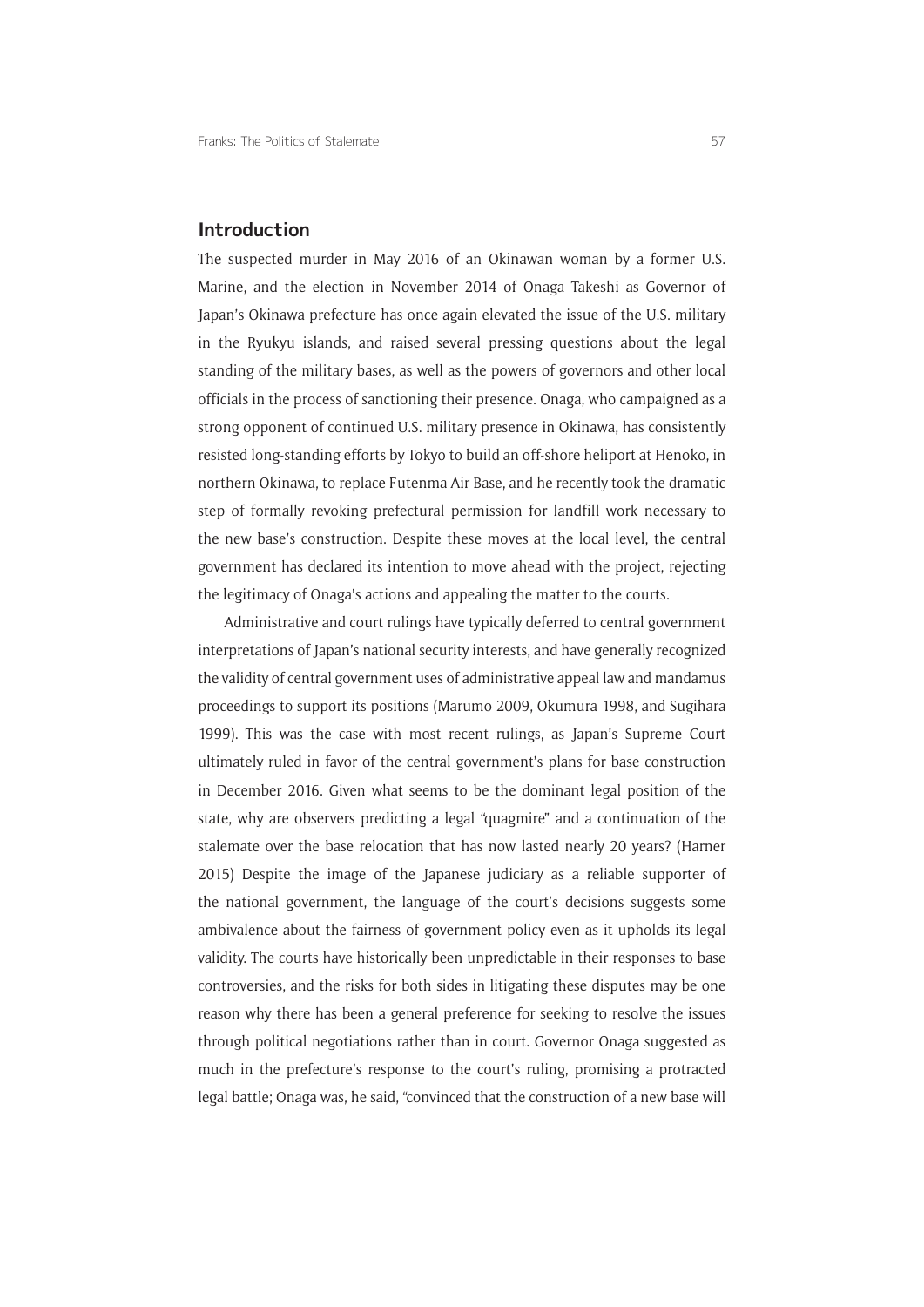not go according to the plan laid out by the Japanese and U.S. governments due to the various legal procedures needed for its construction and the opposition of the people of Okinawa." He predicted that the base "will not be completed within the originally scheduled 10 year construction period no matter how forcibly the national government tries to proceed. It will instead take 15 or even more than 20 years" (Okinawa Prefectural Government 2017).

These patterns extend beyond the most recent controversies in Okinawa to include earlier disputes on the Japanese mainland, most prominently the so-called "Sunagawa Incident" of the mid- and late-1950s, surrounding the attempted expansion of Tachikawa Airbase in the Tokyo suburb of Sunagawa. The reasons for local opposition to the expansion—pollution, noise, crime, vice—are very similar to the complaints that have driven protests in Okinawa. There are strong similarities, too, in the role the courts came to play in these controversies; while on points of law they would support the government's supreme position in matters of national security, judicial opinions would also raise concerns about the fundamental fairness of a system that gave local populations little say in matters that so directly affected their lives. Even as the court ruled in the national government's favor, it amplified key political questions about the nature of state-local relations, and about the unequal burdens placed on local communities by the U.S.–Japan security regime. These cases have served as a regular reminder of Japan's wartime past, and the legacy of bureaucratic authoritarianism that is seen as a major cause of Japan's militarism and defeat. Thus acts of local resistance, led by elected local politicians and supported by a wide coalition of local interests motivated by a variety of localist, environmentalist, and feminist ideologies, take on a particular significance, and have made it difficult for the courts to lend their unqualified support to the state in base disputes.

#### **Military Bases, Local Resistance, and the Courts**

While academic and popular discourse on Okinawa tends to emphasize the uniqueness of its position within the Japanese state, and the particularly heavy burden it bears within the U.S.–Japan security relationship,<sup>1</sup> it is important to also

<sup>1</sup> See, for example, Masamichi Inoue's *Okinawa and the U*.*S*. *Military: Identity Making in the Age of Globalization* (New York: Columbia University Press, 2007).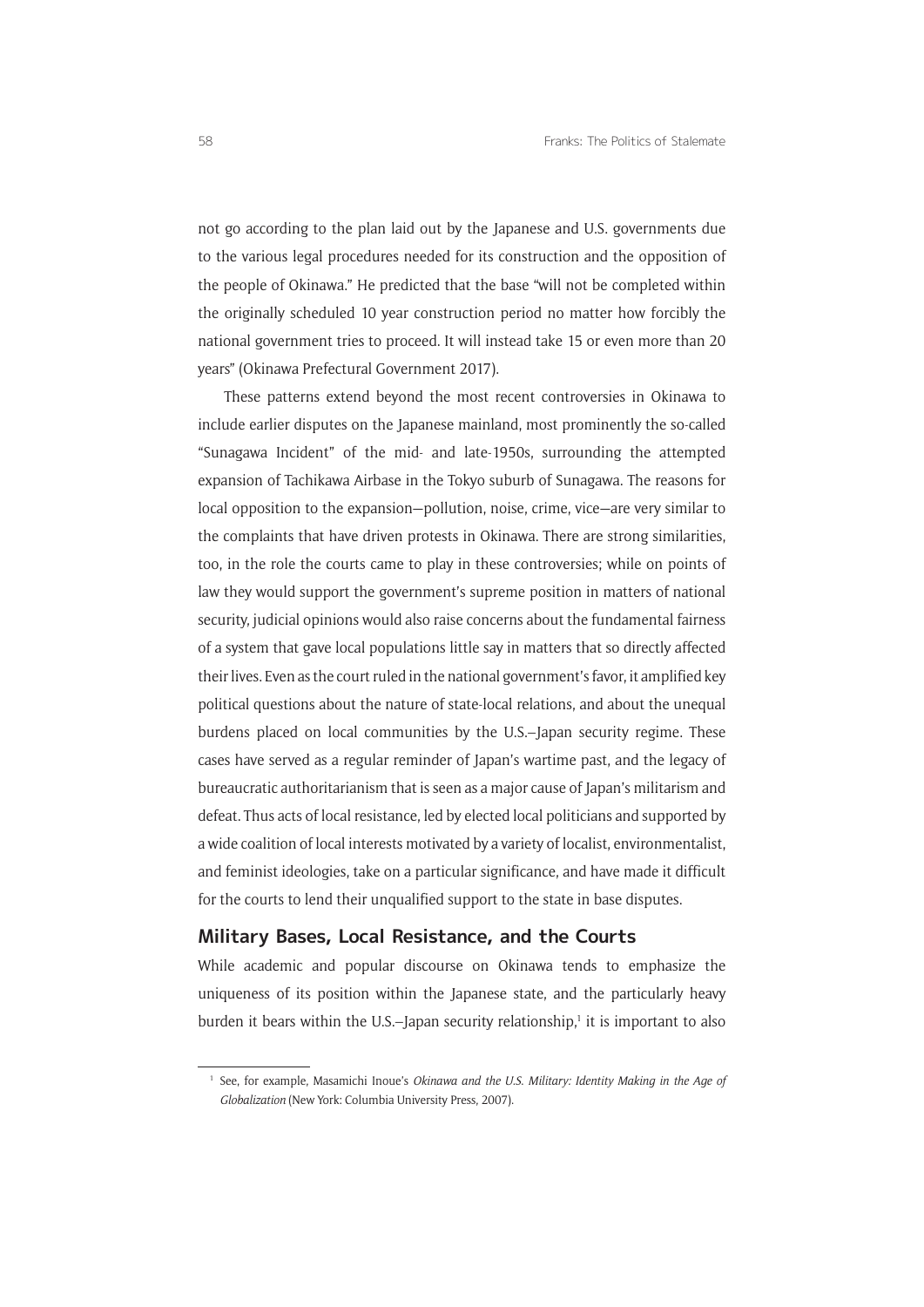note the history and relevance of base disputes in mainland Japan, particularly in the early postwar period when the U.S. military presence there was at its greatest. In the case of Sunagawa, the dispute first developed with Sunagawa town mayor's refusal to take the legally required steps to initiate the process of seizing land for the base expansion. The mayor's actions highlighted a crucial ambiguity in the procedures for seizing land for bases; while allowing local leaders a say, the law left it unclear if they had independent power over the presence of military bases in their community, or whether theirs was a "delegated power" that could be reassigned if a local politician refused to carry out his or her "duty."

Such questions were framed by interpretations of Japan's postwar "Local Autonomy Law" (*Chihō jichi-hō*), which had been initially drafted in 1947 to codify the new relationship between the state and empowered local governments. Given the weak position of local governments and officials within the Imperial Japanese order, there was little legal precedent for the court's public role in mediating disputes between local officials and the state. Until early postwar reforms, prefectural governors had served within the Home Ministry as appointed bureaucrats—a potent symbol of the state's authority in local affairs, with the power to enforce state dictates over local opposition. With the postwar introduction of the new Local Autonomy Law, however, these governors now became locally elected officials, significantly changing the balance of power between state and locality, and considerably limiting the state's direct bureaucratic reach at the local level (Kunugi 2001). These laws set the stage for new challenges to state authority, most notably over the support and development of U.S. military bases, where state and local interests collided most dramatically.

As Muramatsu Michio has noted, the emergence of the postwar local government system occurred in a context in which the competing desires for "democratization," "decentralization," and administrative efficiency were never resolved, and this uncertainty encouraged some local politicians to test the new limits of their authority (Muramatsu 1997, 24). The Sunagawa case illustrated the power of elected officials of even small municipalities to disrupt and delay military-related construction. In response to local concerns about recent nearby crashes of military aircraft and regular complaints about noise, in 1955 the mayor of Sunagawa town refused to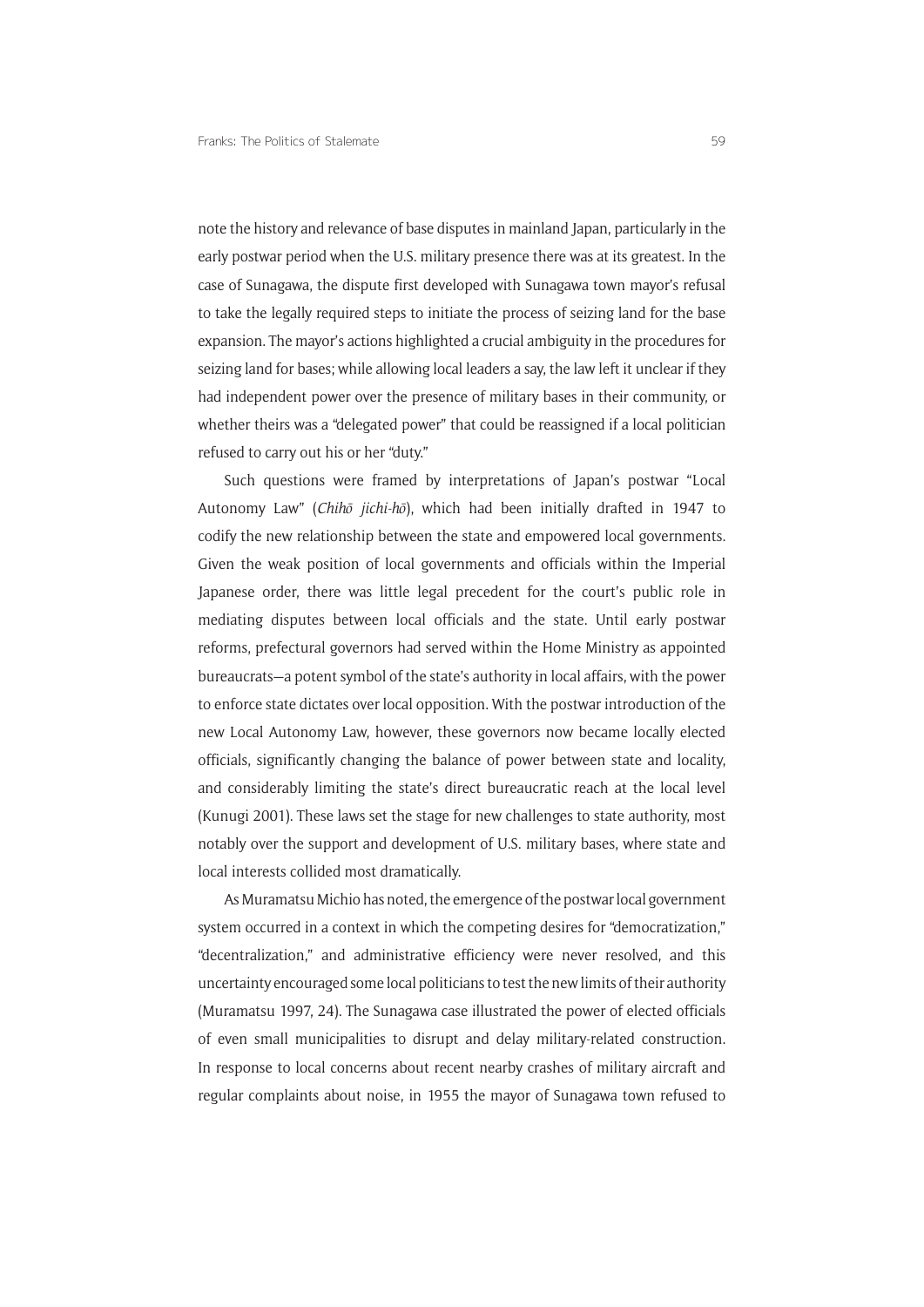authorize further extension of Tachikawa Airbase into the town's territory. This set off a series of legal confrontations that led to confusion over the ultimate legal status of the U.S. military installations, and to continued uncertainty about the meaning of "local autonomy" in postwar Japan. In its initial 1958 ruling, the Tokyo district court found that local officials could be bound by the legal directives of "higher officials," but that the court did not have the authority to determine whether this directive was, in fact, legal. In its hearing of the appeal of this ruling, the Supreme Court ruled that the judiciary did, in fact, have this authority, and sent the case back to the lower courts for rehearing, where the directives of higher officials were found to be legal and binding on local officials, seemingly resolving the case in the state's favor.

Meanwhile, however, increasing social unrest surrounding the base expansion had led to the birth of other court cases, including the trial of seven people accused of "trespassing" on U.S. base grounds as part of a demonstration. In a 1959 ruling that sent shock waves throughout the Japanese and international legal and political establishment, Judge Date Akio of the Tokyo District Court, found the U.S. military base presence in contravention of Article 9 of the Japanese Constitution, thereby rendering null and void the laws used to prosecute the defendants. The government viewed this attack on the constitutionality of the U.S.–Japan security relationship with great alarm, and sought a quick ruling on its appeal to the Supreme Court. While the Supreme Court did, in fact, rule in favor of the constitutionality of the U.S. military presence and against the defendants, the so-called "Date Judgement" (*Date hanketsu*) provided clear evidence that local base opponents had allies within the judiciary. Protests continued throughout the late '50s and '60s, leading the United States to eventually abandon the runway extension in 1968, and hand over the entire Tachikawa airfield to Japan in 1977.

### **Governor Ota Masahide's Supreme Court Appeal**

The 1996 Okinawa Supreme Court case played out somewhat differently than Sunagawa. In this and later disputes the prefectural governor has emerged as the leading voice of local opposition to the national government, creating a strong divide between state and local interests, and raising again the question of whether local elected officials, acting on behalf of their constituencies, could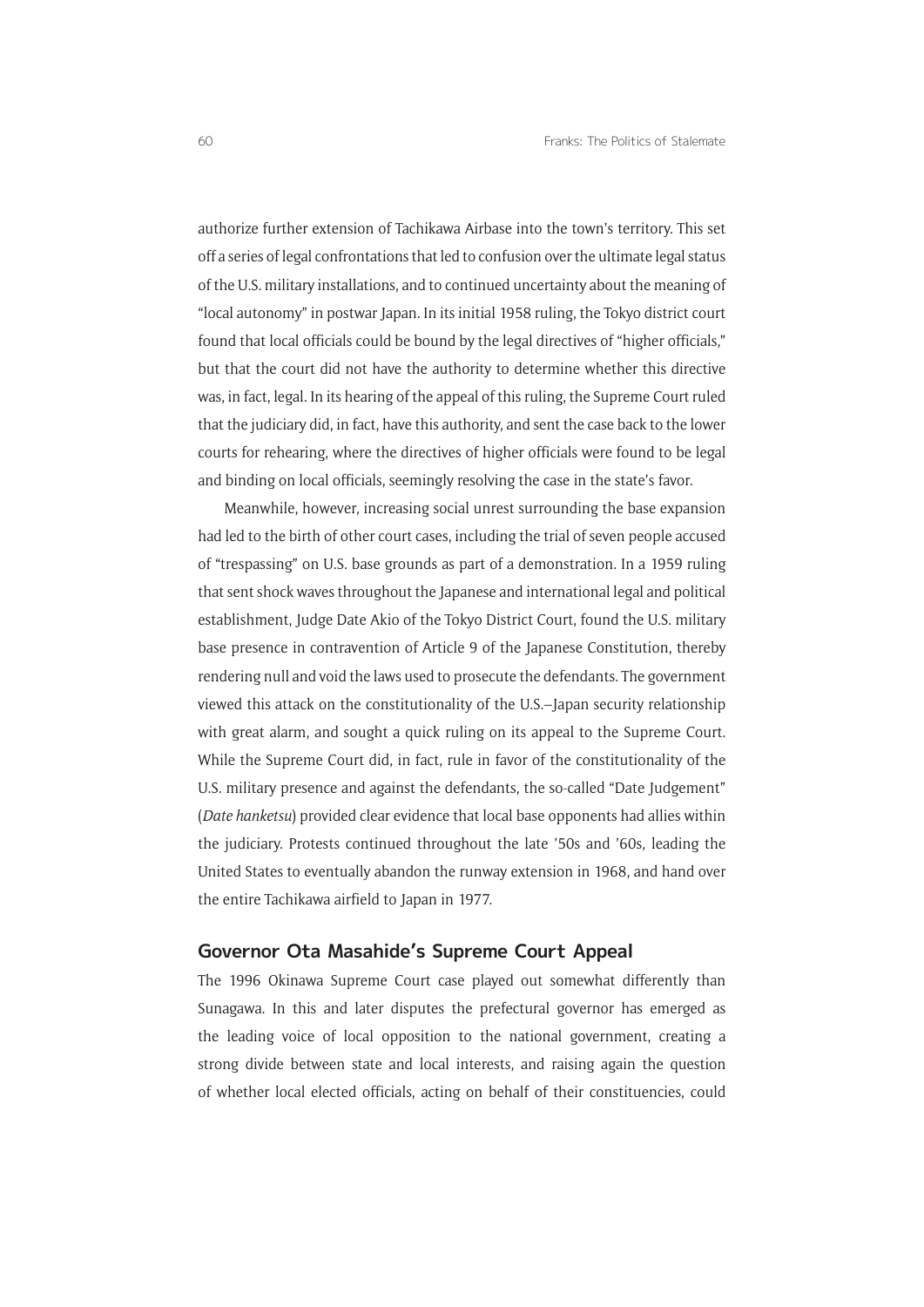legally refuse to carry out the duties assigned to them under the "Special Measures Concerning Land for U.S. Armed Forces Law," which had been enacted as part of the U.S.–Japan Status of Forces Agreement. This case also reached the Supreme Court as a "Mandamus Proceeding," in which the court was asked to determine the legality of an administrative order compelling Ota to carry out an "assigned duty" and renew base land leases as proxy for those landowners who refused to do so. Such "Mandamus Proceedings" (*shokumu shikkō meirei soshō*), the most famous of which are the Sunagawa and Okinawa cases, centered on the question of how to define local elected officials' roles in the military land use law. The central government's interpretation was that, in this case, local officials really had no discretion whatsoever, but were obligated to sign lease renewals as an "assigned duty" to them by the "competent minister"—in this case, the prime minister. For many, this rang as a throwback to an authoritarian vision of politics in which local officials had little meaningful power.

Prefectural governors, who had been at the heart of Japan's democratizing transformation, have since become caught in the middle of the postwar push and pull between popular and bureaucratic approaches to politics (Steiner 1965). While some have cultivated close ties to the state bureaucracy, others have sought to provide a stronger voice for local constituencies, and gubernatorial campaigns have provided a new venue for the articulation of common prefectural interests (Iio 2007). Through the electoral process, prefectural governors have become some of the most prominent and legitimate voices of critique against state policies; during Japan's pollution crises of the '60s and '70s, Tokyo's Socialist governor Minobe Ryokichi led a campaign to strengthen local environmental regulation, eventually leading to national-level policy despite initial resistance by the national government to such local initiatives. More recently, the so called "reformist clique" (*kaikaku-ha*) of governors that took office during the early 1990s and into the 2000s have challenged state authority in local affairs across a range of issues, including promoting greater transparency, tackling the corruption and cronyism that characterized center-local administrative ties, and lifting restrictions on the hiring of foreign nationals for local government work (Dunlop 2011, 281–318). This increasing prominence and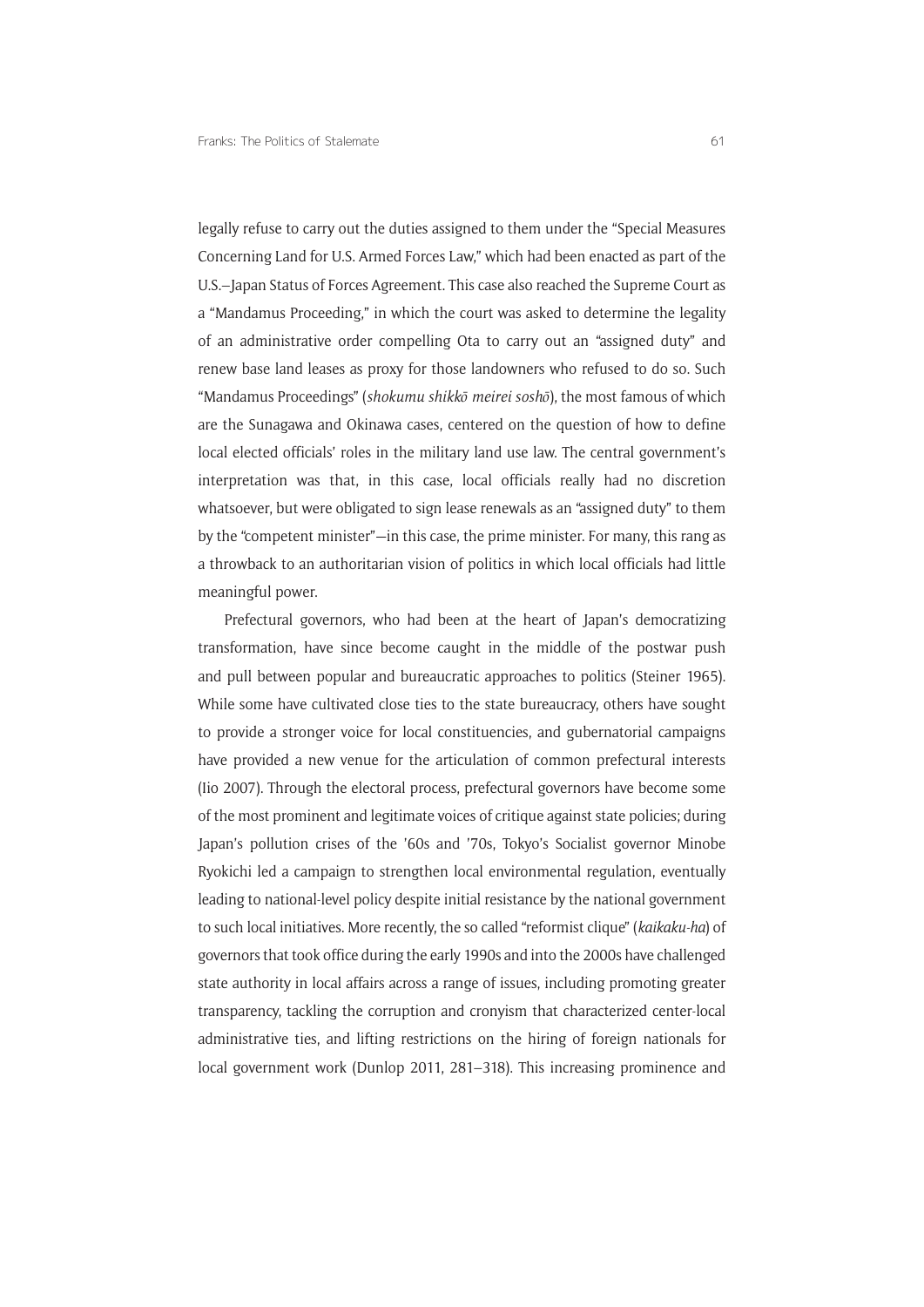importance of governors has been particularly evident in Okinawa, where effective resistance to the combined power of Japan and the U.S. has required a unified local "voice," which governors have come to represent (Funabashi 1997).

In regard to the base-dispute issue, Governor Ota was empowered by his role as governor, but also by his status as an Okinawan; in his testimony before the Supreme Court Ota spoke on behalf of "my people," whose "cultural heritages from our ancestors—valuable national treasures—were totally destroyed" during World War II (Ota 1999, 206). Ota's appeal also gained powerful support from a growing feminist movement that used the September 1995 rape incident in which 3 U.S. servicemen abducted and raped a 12-year-old Okinawan girl as a symbol of the violence against women that had long accompanied the U.S. base presence. Already mobilized by the recent 1995 UN Beijing World Conference on Women, prominent Okinawan politicians such as Takazato Suzuyo pushed Ota to provide an aggressive voice to their concerns through a discourse of protest that explicitly linked women's issues to broader grievances over Okinawa's wartime destruction and its continued domination by both Japanese and American interests. Takazato, who led the Okinawan women's delegation to Beijing, recounted her group's efforts to call attention to the "structural violence" associated with the U.S. military presence, and its position that "peace and the army cannot coexist" (Takazato and Kutsuzawa 1999, 66). In the wake of the rape incident, some of the leading voices of protest were female, including Takazato and Sugako Nakamura, an 18-year old student attending Futenma High School. Nakamura's speech, electrifying an estimated crowd of 85,000 at the height of the protests, called upon Japan and the United States to "give us back the peaceful island without the military bases, without the tragedy"2 (Lee 1995). Ota, also in attendance and speaking at the event,

<sup>&</sup>lt;sup>2</sup> The importance of women's groups to recent anti-base protests has been noted by recent studies on Okinawa; Miyume Tanji, for instance, documented the activities of Okinawan women activists who had been actively campaigning for international recognition since the 1980s, and effectively laid the groundwork for the rapid mobilization of the 1995 protests. (2006, 150–161) Studies by Inoue (2007), Enloe (2000), and Angst (2003) discuss in particular Takazato's longtime advocacy for women's interests in Okinawa, and against the military base presence both before and after the 1995 rape incident.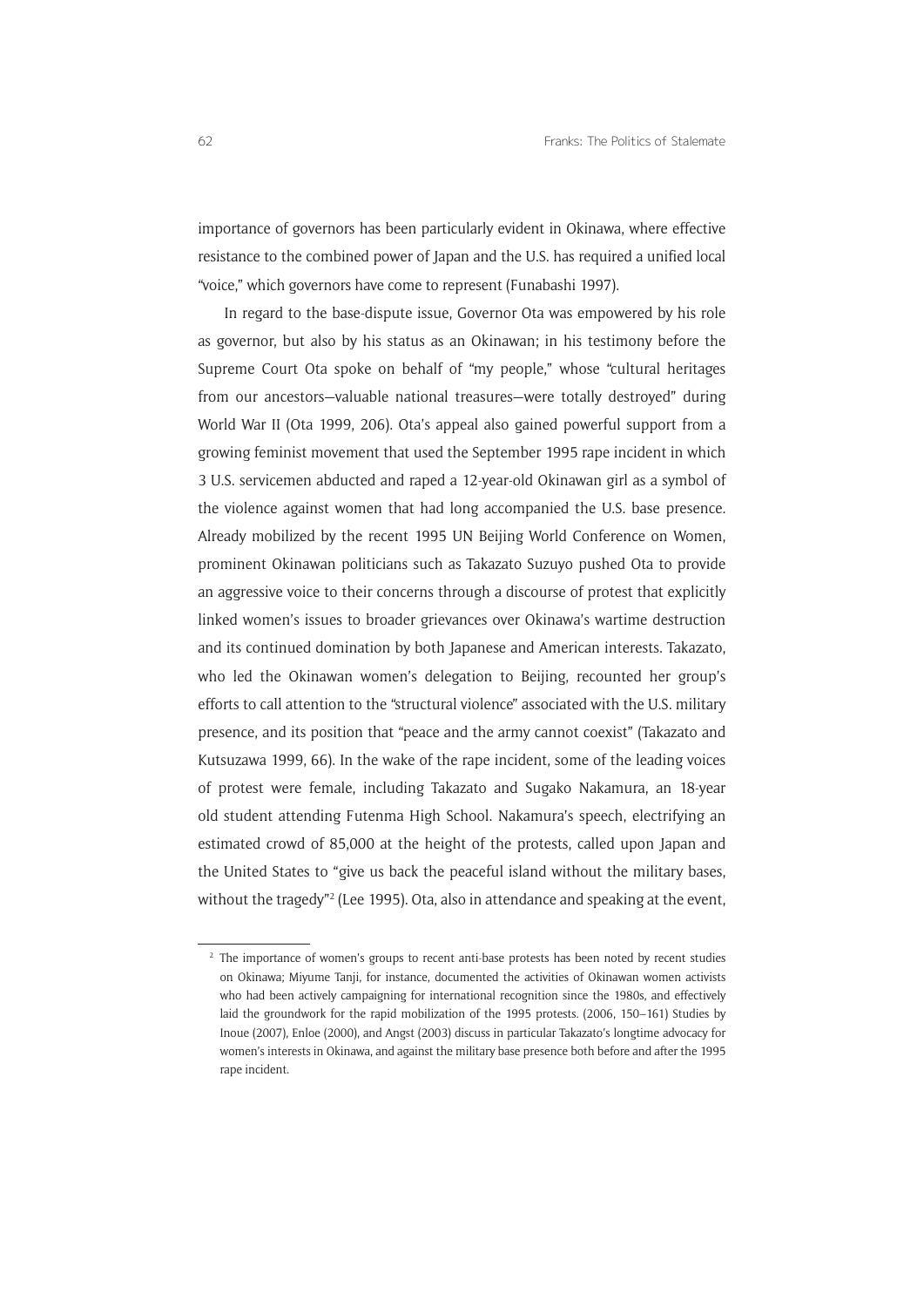proclaimed that "we cannot go on like this anymore," defending his decision not to sign the base leases (Lee 1995). Throughout his career, Ota had cultivated his own reputation as a progressive political historian and activist, and echoed this anti-military language before Japan's Supreme Court when his refusal to sign the base leases finally reached it on appeal in July 1996 after passing through the lower courts. Ota described an indigenous Okinawan culture that was rooted in a "longing for peace," and at odds with its current place within the U.S.–Japan security regime (Ota 1999, 206). Ota also went to great lengths to cast Okinawa's current circumstances as a continuation of a long history of exploitation and disregard by stronger outside powers in which the 1995 rape incident clearly fit, although Ota made no explicit reference to it in his comments before the court. He did, however, refer to Okinawa's "feminine culture" and a "culture of moderation," which stood in contrast to Japan's "warrior culture" and to the "bayonets and bulldozers" that confronted Okinawans when American forces seized further land after the end of World War II (Ota 1999, 206–210).

Ota had arrived before the court with some signs of advantage; as land leases began to expire in 1996, Ota's refusal to renew the leases in solidarity with protesting Okinawan landowners had produced a legal crisis that allowed activists like Chibana Shōichi to lay claim to their own land, if only for a very short time.<sup>3</sup> Ota connected the current base presence with a pattern of forced land acquisition that dated back to Japan's annexation of the Ryukyu Kingdom in 1879 and its subsequent "fortification" (*kichika*) as part of Japan's "military state" (*gunkoku*). According to Ota, the postwar American presence was an extension of the prewar pattern: "The expropriation of land continued by ordinances and decrees of the American military as if the war had never ended" (Ota 1999, 210). Ota pointed out the particularly disruptive effects this pattern of land acquisition had on Okinawan economic and religious life, noting that in the most densely populated areas of Okinawa 75% of the land occupied by

<sup>&</sup>lt;sup>3</sup> The relevant law, the "Special Measures for Land Used by Military Forces," provided no provisions for the continued military use of land in the event that both land owners and local officials refused to agree to an extension of the lease. A revised version of the law, which included such provisions, was approved by large margins by the Japanese Diet in April 1997.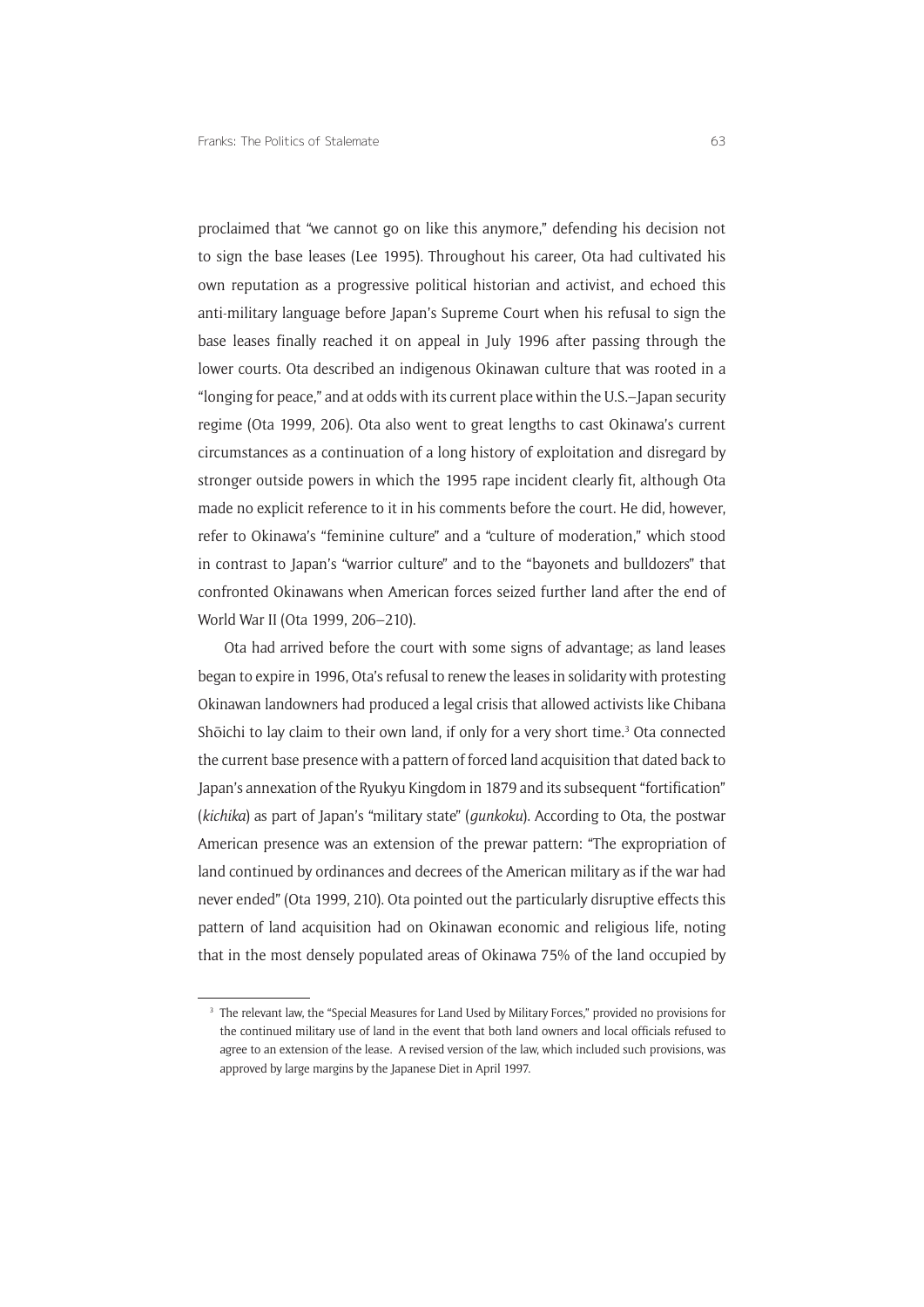military bases was privately owned, in contrast to mainland Japan where only 13% of base occupied land was privately held (Ota 1999). Ota ended his speech by calling on the Supreme Court, "as the guardian of the Constitution, to render a positive (*sekkyokuteki*) judgment concerning the military base issue in Okinawa" (Ota 1999, 214). Interestingly, in his speech Ota did not engage with the precise laws in question before the court—specifically the "Special Measures Law"—choosing instead to attack the fundamental constitutionality of the entire U.S. military presence in Okinawa. He asked the Supreme Court to "examine the past and present of my people who, denied the benefits of the Constitutional principles, have been living under the oppression of military bases, and to grant a judgment that may open up a future filled with the broad possibilities for Okinawa, a future that may generate dreams and hopes for its youth" (Ota 1999, 214).

By advancing no alternative interpretations of the Special Measures Law to substantiate his refusal to renew military land leases, or the propriety of a system that required the active assent of local officials in a legal process while providing them little real discretion, Ota's argument before the court on July 10, 1996, sought to shift the focus of attention from the specific legal grounding to the broader inequities that underlay the U.S. military presence in Okinawa. This meant that the court's unanimous verdict on August 28 dismissing the governor's appeal, thereby requiring him to comply with government orders to renew the lease, did not represent the defeat for Ota that it may have first appeared. While on the specific questions of law the national government had prevailed, in their individual rulings several justices expressed sympathy with Ota's position and concern that Okinawa's burdens under the current security agreements were unfair. These concerns were particularly relevant to the proposed transfer of Futenma Airbase to northern Okinawa, which seemed to be at odds with the opinion expressed by a number of justices that the military burden on the prefecture should be reduced. Justice Sonobe Itsuo argued that the court "should decide whether it is clear that there exists a serious defect in the approval of utilization" in order to determine whether a local official could legally refuse to comply with government orders (Supreme Court of Japan 1996). Sonobe also identified "serious problems in Okinawa Prefecture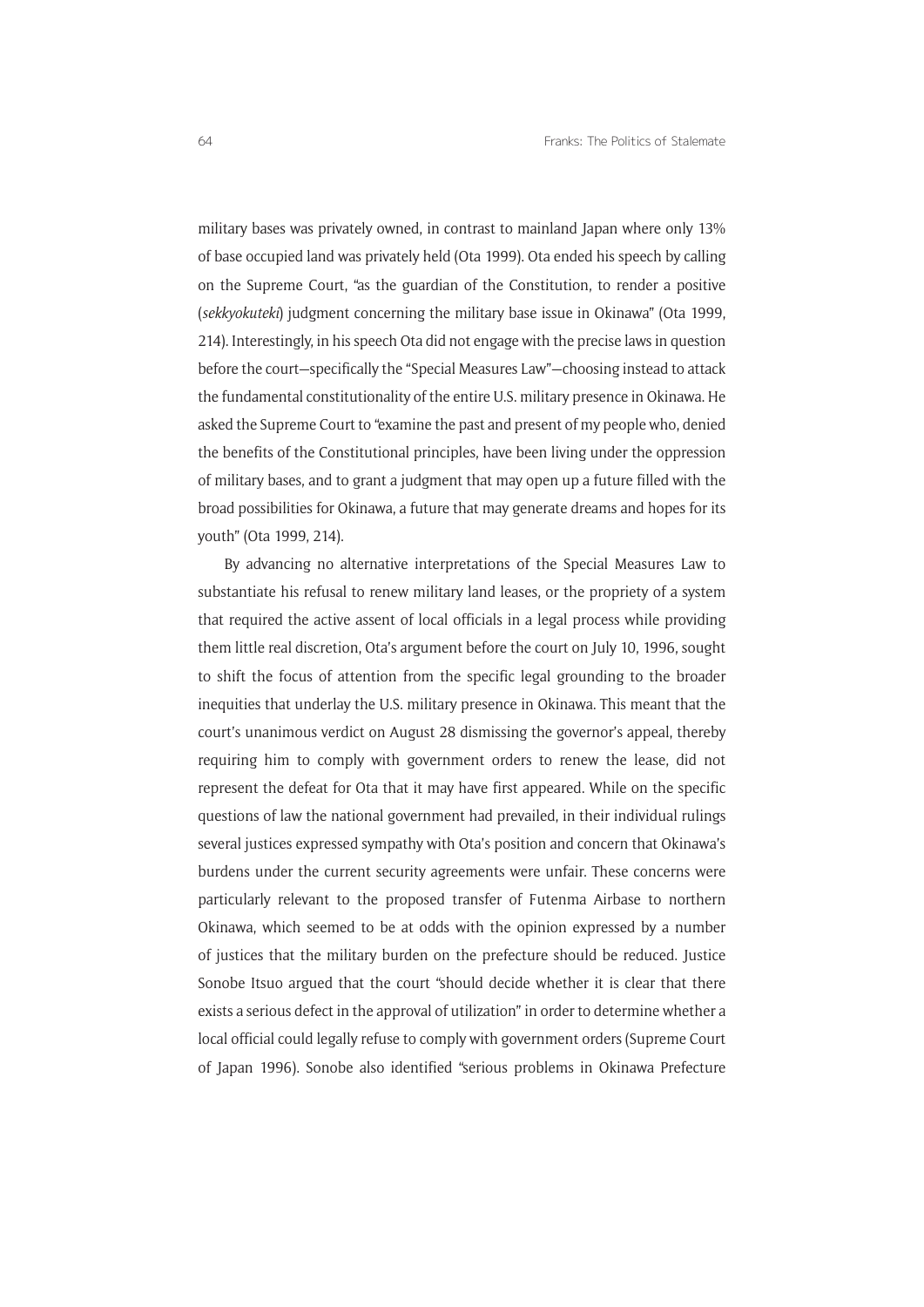caused by the concentration of military bases" (Supreme Court of Japan 1996). In a joint opinion, six justices (Ono Masao, Takahashi Hisako, Ozaki Yukinobu, Kawai Shinichi, Endo Mitsuo, and Fujii Masao) further developed this point, noting that lower courts had acknowledged the concentration of military bases in Okinawa, and the failure of the central government to achieve "good results" in reducing the military base presence in Okinawa, while achieving much better results in mainland Japan over the same period (15% reduction in Okinawa, 59% in mainland Japan from 1972–1994) (Supreme Court of Japan 1996). While ultimately determining that Ota's call for invalidation of the law as unconstitutional was "beyond the power of a judicial branch"—a curious argument for the Supreme Court to make, but an argument based on the law's relationship to international agreements made with the U.S. –these justices agreed that "Okinawa prefecture and citizens there have a great burden because of the U.S. military bases in Okinawa," and that the government should seek to achieve a "balance between easing of the burden on Okinawa Prefecture and its people on the one hand and the necessity of the bases on the other" (Supreme Court of Japan 1996).

### **Conclusion: The Virtues of Stalemate**

Initially, the 1996 Supreme Court verdict did seem to strengthen the state's hand against Okinawa and other localities in disputes involving so-called "assigned duties," and Ota Masahide's defeat by the more conservative Inamine Ken'ichi suggested that Okinawan popular opinion had turned against Ota's more confrontational style and toward active negotiation with Tokyo. In the intervening years, however, popular opposition to the relocation of Futenma Airbase has hardened, and Okinawa's governors have found taking this position politically strategic, at least locally. Close connections with Tokyo, viewed as an asset for gubernatorial candidates in earlier eras, can now be seen as a liability. Nakaima Hirokazu, who Onaga defeated in November 2014, was such a politician; an engineer by training, he attended the elite University of Tokyo and held a variety of bureaucratic positions in the Ministry of International Trade and Industry (MITI) and the Okinawa Development Bureau (Okinawa shinko kyoku) before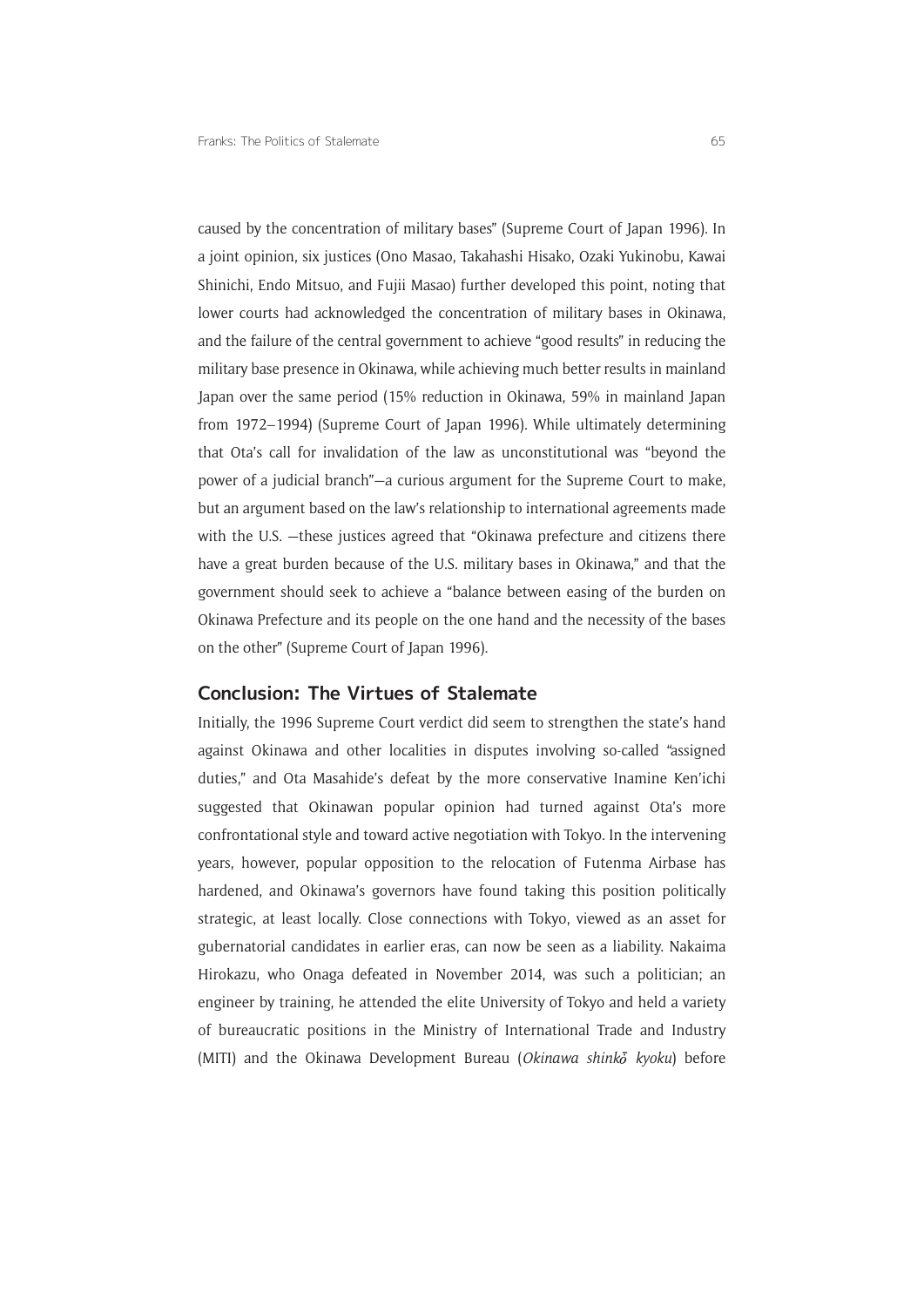becoming president and chairman of Okinawa Power Company. He famously opened himself to criticism when he backtracked on his pledge to oppose relocation of Futenma to Henoko in 2013, and allowed the government to begin land reclamation off the Henoko coast. Onaga, who himself had spent most of his years as a conservative-leaning politician in the Naha municipal government, serving as its mayor from 2000–2014, publicly declared his opposition to base relocation and defeated Nakaima by a large margin. His campaign slogans, "From Ideology to Identity" (*ideorogii yori aidentiti*) and "All Okinawa" (*Ouru Okinawa*), suggest the power of such appeals to local cultural and ethnic identity, and an increasing awareness of the power of such language in negotiations with the state. Like Ota before him, Onaga seeks to cast the base relocation issue as one that will not be resolved by typical transactional politics, but rather only through addressing the deep structural problems that have troubled the Japan–Okinawa relationship throughout the modern period. As Ota's earlier encounters with the courts illustrate, the Japanese judiciary is unable and unwilling to throw its weight fully behind one side or another in this dispute, preferring instead to allow this process to play out through political and administrative channels. Thus the dispute is likely to drag on, and as it does, it seems more probable that both Tokyo and Washington will ultimately relent in the face of such sustained and creative forms of local opposition. Daniel Aldrich, whose scholarship has focused on the ability of local populations to shape decisions on land use (Aldrich 2008), argued that in the case of Okinawa localities and the state had reached a kind of stalemate; localities, given the right circumstances and an adequate amount of leverage, could say "no" to government directives, but did not have the power to make the state say "yes" to their own initiatives (Aldrich 1999, 61). Aldrich's prediction in 1999 that "the floating base of Nago...will more than likely be blocked by the Okinawans when they say 'no' to the central government" (Aldrich 1999, 67) has proven largely correct until now, though recent events suggest the possibility that the courts may be shifting toward more clear-cut support of Abe's hard-line stance. Nevertheless, the promise of ongoing legal action, and the possibility of stalemate in the face of continued Okinawan opposition, is a form of victory since it keeps the eyes of the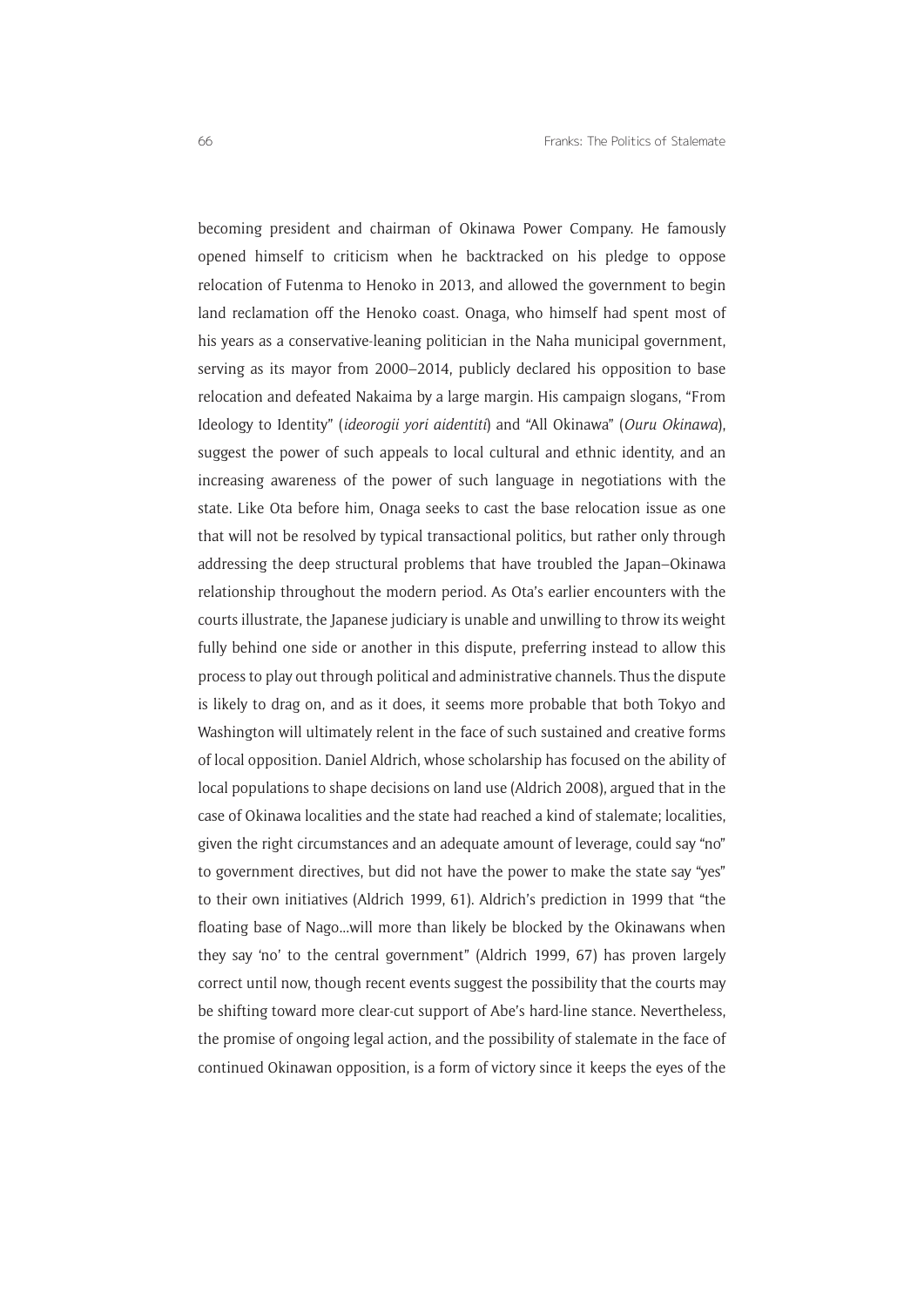nation and the world on the base issue, and holds out the promise of an eventual reduction in the military base presence in the prefecture.

### **Competing Interests**

The author has no competing interests to declare.

## **Author Information**

Luke Franks is Assistant Professor of History and Coordinator of the East Asian Studies program at North Central College in Naperville, Illinois. He has research interests in the evolution of local and regional governance in modern Japan, and is currently working on a monograph on the historical role of prefectural governors in Japanese politics. He can be reached at [lafranks@noctrl.edu](mailto:lafranks@noctrl.edu).

## **References**

- **Aldrich, D** 1999 "Localities that Can Say No? Autonomy and Dependence in Japanese Local Government," *Asian Journal of Political Science*, 7(1): 60–76. DOI: <https://doi.org/10.1080/02185379908434137>
- **Aldrich, D** 2008 *Site Fights: Divisive Facilities and Civil Society in Japan and the West*. Ithaca: Cornell University Press.
- **Angst, L I** 2003 "The Rape of a Schoolgirl: Discourses of Power and Gendered National Identity in Okinawa." In: *Islands of Discontent: Okinawan Responses to Japanese and American Power*, Laura, H and Mark, S (Eds.). Lanham, MD: Rowman and Littlefield.
- **Dunlop, K** 2011 "Japan's 'Nationality Clause' and the Changing Dynamics of Center-Local Politics," *Monumenta Nipponica*, 66(2): 281–318. DOI: [https://](https://doi.org/10.1353/mni.2011.0025) [doi.org/10.1353/mni.2011.0025](https://doi.org/10.1353/mni.2011.0025)
- **Enloe, C H** 2000 *Maneuvers: The International Politics of Militarizing Women's Lives*. Berkeley: University of California Press.
- **Funabashi, Y** 1997 *Dōmei hyōryū*. Tokyo: Iwanami shoten.
- **Harner, S** 2015 "Paying Tribute to Okinawa Governor Takeshi Onaga: Japan's Bravest Man." *Forbes Asia*, September 15. [http://www.forbes.com/sites/](http://www.forbes.com/sites/stephenharner/2015/09/15/paying-tribute-to-okinawa-governor-onaga-japans-bravest-man/#7a3892e23832) [stephenharner/2015/09/15/paying-tribute-to-okinawa-governor-onaga](http://www.forbes.com/sites/stephenharner/2015/09/15/paying-tribute-to-okinawa-governor-onaga-japans-bravest-man/#7a3892e23832)[japans-bravest-man/#7a3892e23832.](http://www.forbes.com/sites/stephenharner/2015/09/15/paying-tribute-to-okinawa-governor-onaga-japans-bravest-man/#7a3892e23832)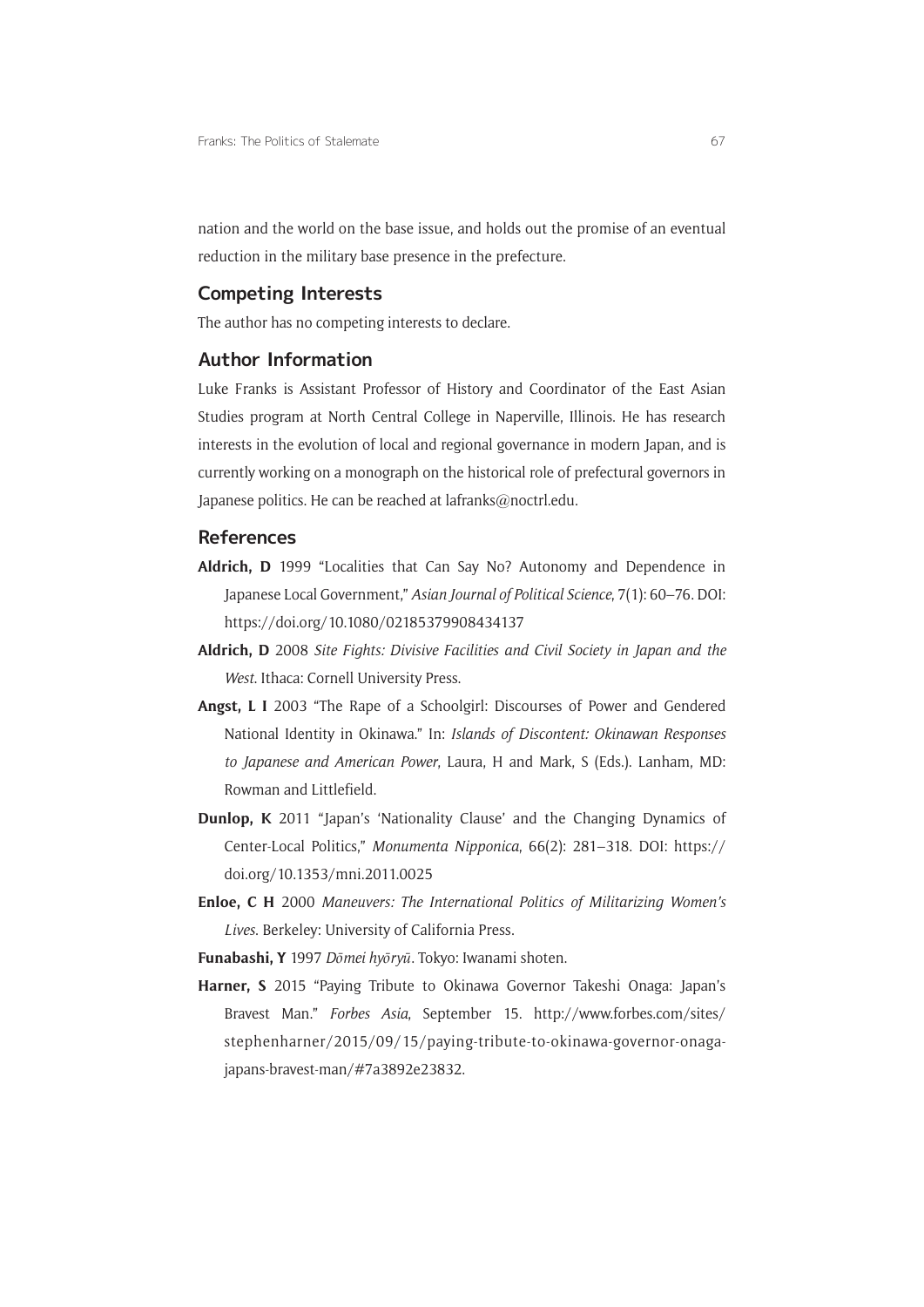**Iio, J** 2007 "Chiji kenryoku: kaikaku no kanōsei." *Toshi mondai*, 98(7): 38–45.

- **Inoue, M S** 2007 *Okinawa and the U*.*S*. *Military: Identity making the Age of Globalization*. New York: Columbia University Press. DOI: [https://doi.org/](https://doi.org/ 10.7312/inou13890) [10.7312/inou13890](https://doi.org/ 10.7312/inou13890)
- **Kunugi, T** 2001 "1950 nendai no chiji senkyo." *Gyōsei shakai ronshū*, 13(3): 1–26.
- **Lee, M** 1995 "Thousands Rally Against U.S. Bases in Okinawa." *CNN*, October 21. [http://www.cnn.com/WORLD/9510/okinawa\\_protest/.](http://www.cnn.com/WORLD/9510/okinawa_protest/)
- **Marumo, Y** 2009 "Kuni no chihō kōkyō e no kanyo: shokumu shikkō meirei soshō to kuni chihō kankei shori iinkai." *GRIPS Discussion Papers*, 09–18 (December 21).
- **Muramatsu, M** 1997 *Local Power in the Japanese State*. Berkeley, CA: University of California Press.
- **Okinawa Prefectural Government** 2017 "Okinawa Prefectural Government's response in the wake of the court ruling (Even the court cannot resolve the Henoko issue)." February 21. [http://dc-office.org/post/755.](http://dc-office.org/post/755)
- **Okumura, F** 1998 "shokumu shikkō meirei soshō ni kansuru ichi kōsatsu," *Kenpō ronsō*, 5.
- **Ota, M** 1999 "Governor Ota at the Supreme Court in Japan." In: *Okinawa; Cold War Island*, Chalmers, J C (Ed.). CA: Japan Policy Research Institute.
- **Steiner, K** 1965 *Local Government in Japan*. Stanford: Stanford University Press.
- **Sugihara, T** 1999 "shokumu shikkō meirei soshō seido ron." *Waseda hōgaku*, 74(2): 115–142.
- **Supreme Court of Japan** 1996 "Judgment upon Case of Constitutionality of the Forced Leasing of Land for U.S. Bases in Okinawa Prefecture" Gyo-Tsu 90. [http://www.courts.go.jp/app/hanrei\\_en/detail?id=268](http://www.courts.go.jp/app/hanrei_en/detail?id=268).
- **Takazato, S** and **Kutsuzawa, K** 1999–2000 "The Base and the Military: Structural Violence against Women." *Review of Japanese Culture and Society*, 11(12): 66–78.
- **Tanji, M** 2006 *Myth*, *Struggle*, *and Protest in Okinawa*. New York: Routledge.